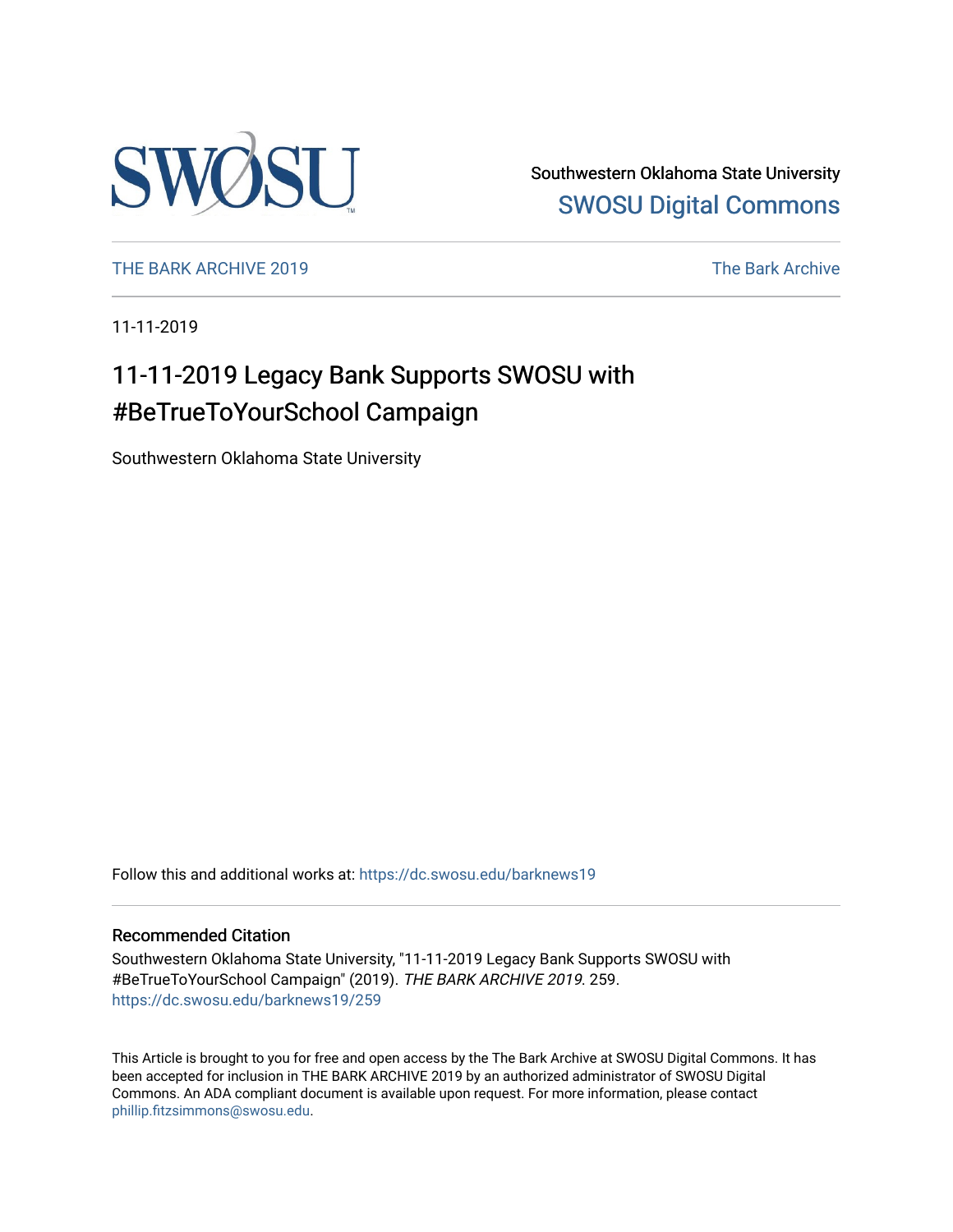

11 November, 2019

# **Legacy Bank Supports SWOSU with #BeTrueToYourSchool Campaign**



Foundation, Inc. Executive Director Garrett King accepts SWOSU's #BeTrueToYourSchool contribution from Legacy Bank representatives and SWOSU alumni (from left) Nanette Zoschke and Paige Clark.

Southwestern Oklahoma State University (SWOSU) with locations in Weatherford and Sayre was one of over 50 Oklahoma educational institutions to receive charitable contributions from the recent #BeTrueToYourSchool campaign sponsored by Legacy Bank.

Legacy Bank was established in 1902 not far from SWOSU and has grown to 10 locations throughout central and western Oklahoma. Legacy Bank has a long tradition of supporting SWOSU.

"We are grateful to Legacy Bank for deciding to include our university in their #BeTrueToYourSchool campaign," said SWOSU President Dr. Randy L. Beutler. "Their generous gift will be greatly appreciated by our students and faculty."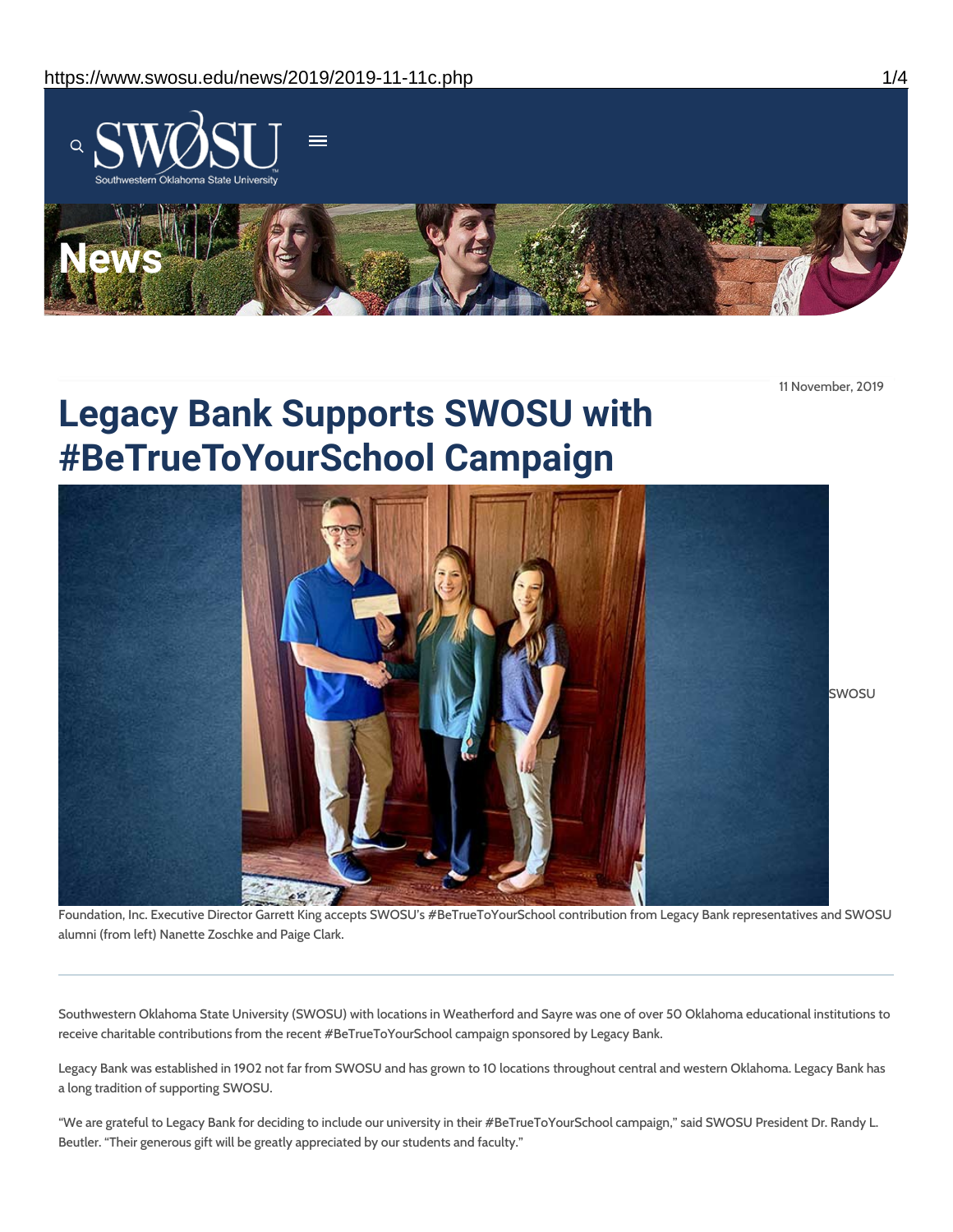#### https://www.swosu.edu/news/2019/2019-11-11c.php 2/4

Legacy Bank's contribution to SWOSU is stewarded by the SWOSU Foundation, Inc., which was established in 1977 to promote philanthropy, award scholarships and distribute funds to support the activities and programs of SWOSU. Located on the Weatherford campus in the historic Burton House, the Foundation currently stewards over \$25 million in assets for the benefit of SWOSU. For more information, please contact the SWOSU Foundation at 580-774-3267 or visit www.SWOSUFoundation.com.

| Academics                | D |
|--------------------------|---|
| Administration           | D |
| Alumni and Foundation    | D |
| Community                | D |
| Events                   | D |
| <b>Faculty and Staff</b> | D |
| Miscellaneous            | D |
| Sayre                    | D |
| <b>Students</b>          | D |
|                          |   |

| <b>Archive Links</b> |   |
|----------------------|---|
| 2018                 | D |
| 2019                 | D |
| 2020                 | D |
| Archive              | D |
|                      |   |



### Weatherford Campus

100 Campus Drive Weatherford, OK 73096

# Sayre Campus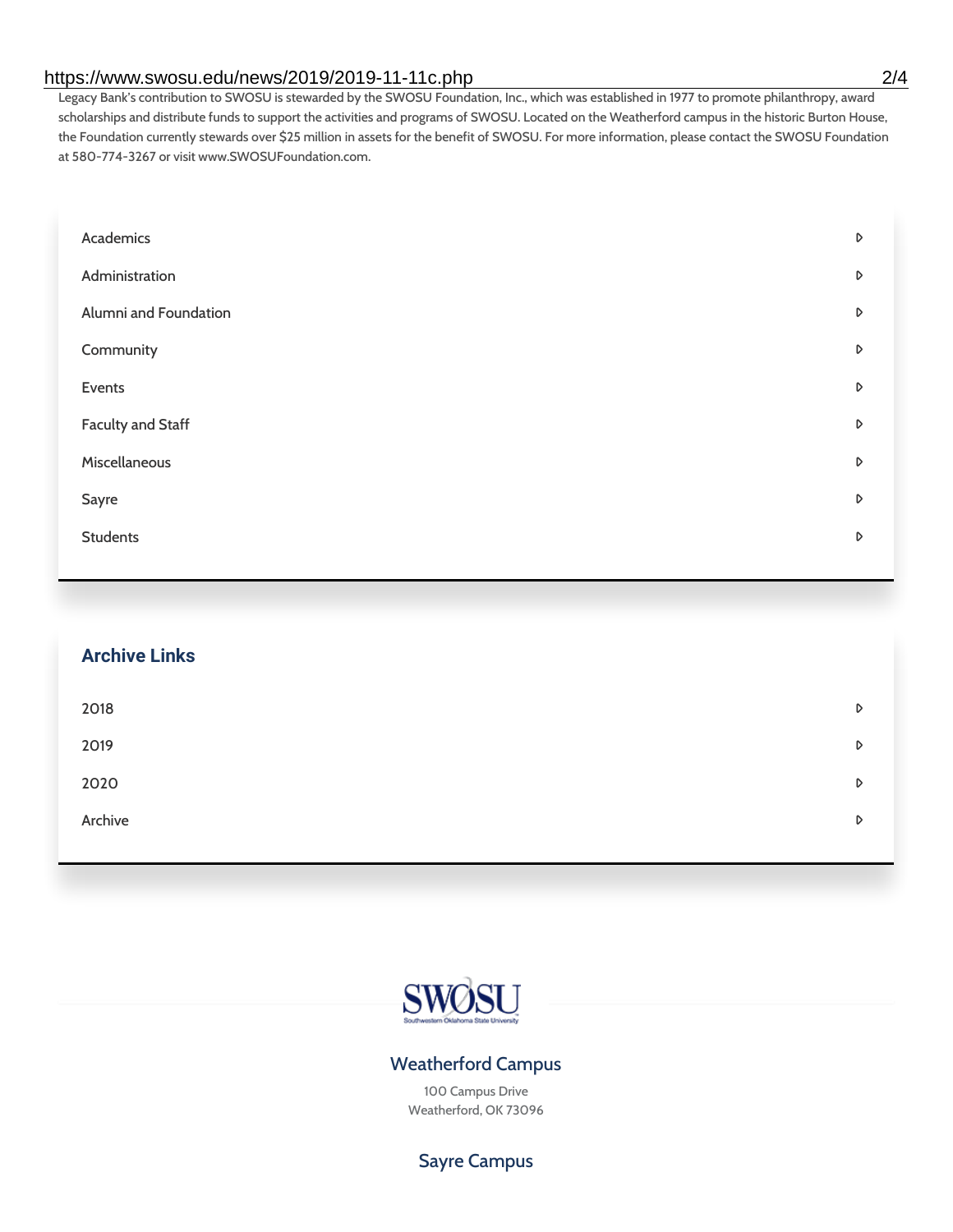409 E Mississippi Ave Sayre, OK 73662

# Connect to Us

fyom

Contact [Information](https://www.swosu.edu/about/contact.php)

[University/Facility](https://www.swosu.edu/about/operating-hours.php) Hours

[Campus](https://map.concept3d.com/?id=768#!ct/10964,10214,10213,10212,10205,10204,10203,10202,10136,10129,10128,0,31226,10130,10201,10641,0) Map

Give to [SWOSU](https://standingfirmly.com/donate)

Shop [SWOSU](https://shopswosu.merchorders.com/)



**[Directory](https://www.swosu.edu/directory/index.php)** [Calendar](https://eventpublisher.dudesolutions.com/swosu/) [Apply](https://www.swosu.edu/admissions/apply-to-swosu.php) [GoSWOSU](https://qlsso.quicklaunchsso.com/home/1267) [Jobs@SWOSU](https://swosu.csod.com/ux/ats/careersite/1/home?c=swosu)



Current [Students](https://bulldog.swosu.edu/index.php)

[Faculty](https://bulldog.swosu.edu/faculty-staff/index.php) and Staff

**Enrollment Management** [580.774.3782](tel:5807743782)

> **PR/Marketing** [580.774.3063](tel:5807743063)